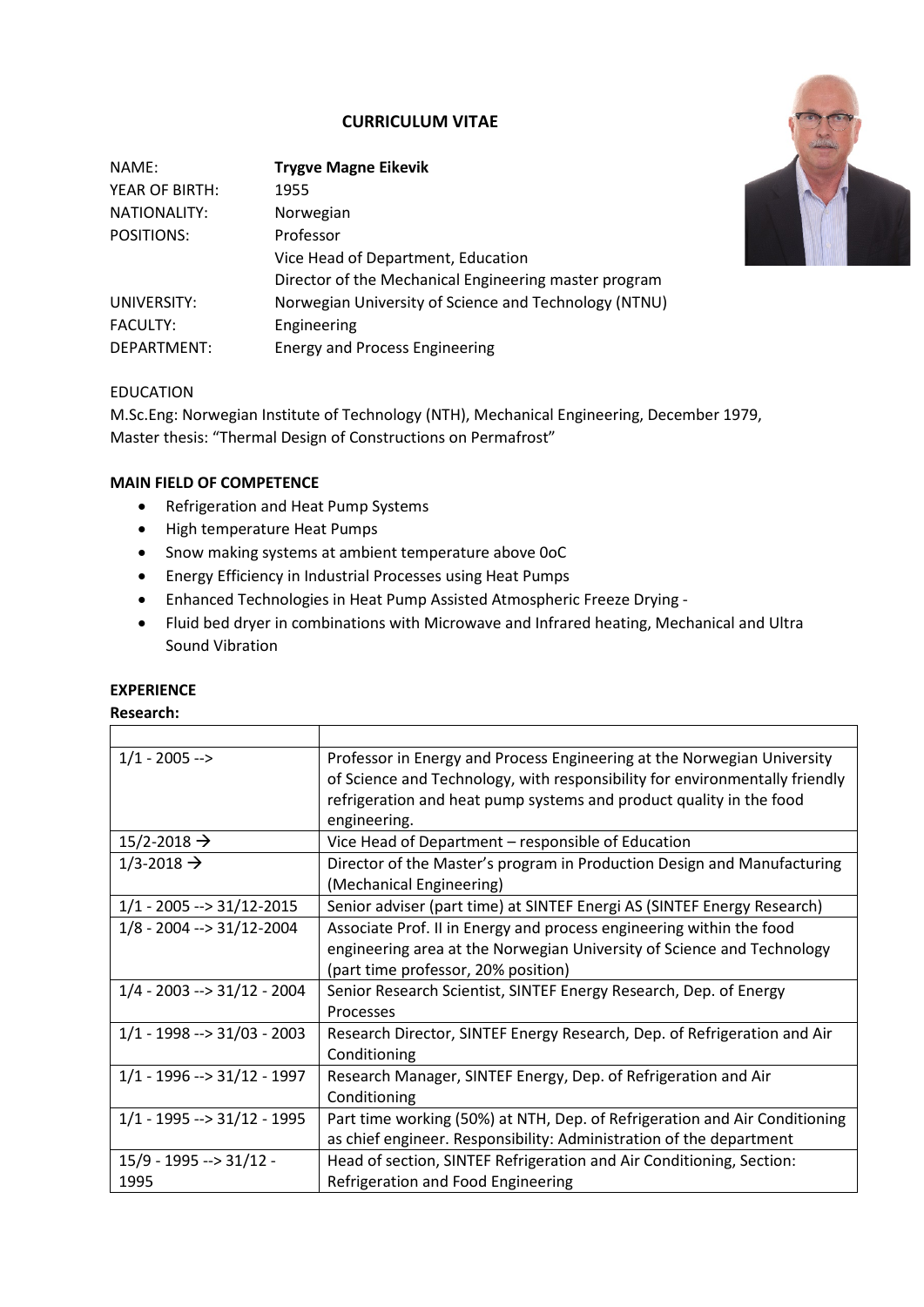| $1/1 - 1988 \rightarrow 14/9 - 1995$  | Head of section, SINTEF Refrigeration and Air Conditioning, Section:  |
|---------------------------------------|-----------------------------------------------------------------------|
|                                       | Administration and Laboratory                                         |
| $1/1 - 1986 \rightarrow 31/12 - 1987$ | Research Engineer, SINTEF Refrigeration Engineering,                  |
|                                       | Heat pump technology, Refrigeration engineering, Thermodynamics       |
| $1/1 - 1980 \rightarrow 31/12 - 1985$ | Research Engineer, Department of Refrigeration Engineering, NTH,      |
|                                       | Thermal design of constructions, Frost penetration in soil, Heat pump |
|                                       | technology, Refrigeration engineering, Thermodynamics                 |

# **EXPERIENCE**

# **Lecturing:**

Lecturing in a large number of courses on Master level at NTNU, with main focus on Refrigeration and Heat Pumping processes, Food Engineering. Also being coordinator and giving lectures in 3 courses on PhD level

### **PhD courses:**

EP 8206 Heat Pumping Processes in the Food Industry (PhD-course, 7.5 STP) EP 8207 Advanced Dewatering and Drying Engineering (PhD-course, 7.5 STP) EP 8208 Heat and Mass Transfer in Porous Media (PhD-course, 7.5 STP)

# **Supervisor of Master and PhD candidates (period from 2005 until now):**

**131** Master thesis candidates **13** PhD candidates **4** PostDocs

# **PROFESSIONAL MEMBERSHIP**

Personal member of: IIR, IIAR, ASHRAE, Norwegian Society of Refrigeration, National Delegate of IIR

### **AWARDS**

Honorary Professor at Murmansk State Technical University. Received 6 national and international awards.

### **PhD COMMITTEES**

Have been opponent for 6 PhD candidates at international Universities

### **POSITIONS**

Have been Chairman or member of the Board of Directors of 8 companies

### **ESTABLISHMENT OF COMPANIES**

Have been active in establishment of 7 companies since 1995.

# **STEERING COMMITTEES FOR LARGER PROJECTS**

Have been in the steering committee of 6 large projects funded by the Research Council of Norway running in the period from 2004 to 2018. Two new projects from 2018 to 2021.

## **ORGANIZING OF CONFERENCES**

Organizing 15 international conferences and seminars as in the Organizing committee or in the Scientific committee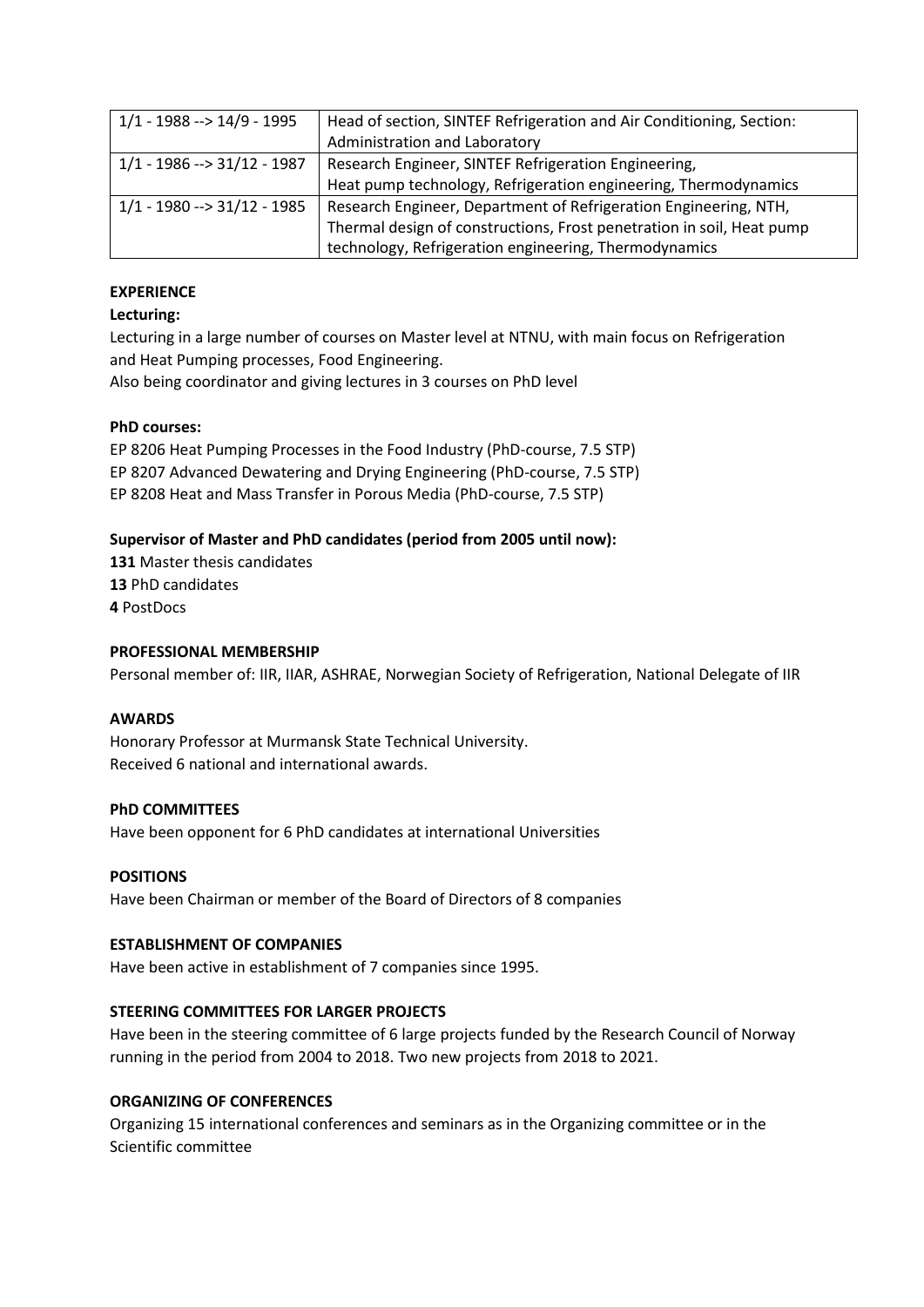# **REVIEWER**

- Reviewer of project proposals for the Research Counsel Norway (RCN)
- Reviewer of project proposal for Swedish Energy Agency
- International Journal of Refrigeration
- Energy
- Drying Technology An International Journal
- Journal of Food Engineering

#### **PUBLICATIONS**

More than 150 publications/lectures in national and international conferences and seminars within the main field of competence

### **PROCEEDINGS**

Editor of 12 CD-room proceedings for international conferences and seminars

### **PATENTS Five patents (filed: 1999, 1999, 2003, 2004, 2015)**

### **Some selected publications:**

Bamigbetan, Opeyemi Olayinka; Eikevik, Trygve Magne; Nekså, Petter; Bantle, Michael; Schlemminger, Christian. (2019) Experimental investigation of a prototype R-600 compressor for high temperature heat pump. Energy. vol. 169.

Bamigbetan, Opeyemi Olayinka; Eikevik, Trygve Magne; Nekså, Petter; Bantle, Michael; Schlemminger, Christian. (2019) The development of a hydrocarbon high temperature heat pump for waste heat recovery. Energy. vol. 173.

Jin, Zhequan; Hafner, Armin; Eikevik, Trygve Magne; Nekså, Petter. (2019) Preliminary study on CO2 transcritical ejector enhanced compressor refrigeration system for independent space cooling and dehumidification. International journal of refrigeration. vol. 100.

Bamigbetan, Opeyemi Olayinka; Eikevik, Trygve Magne; Nekså, Petter; Bantle, Michael; Schlemminger, Christian. (2018) Theoretical analysis of suitable fluids for high temperature heat pumps up to 125 °C heat delivery. International journal of refrigeration. vol. 92.

Petrova, Inna; Tolstorebrov, Ignat; Eikevik, Trygve Magne. (2018) Production of fish protein hydrolysates step by step: technological aspects, equipment used, major energy costs and methods of their minimizing. International Aquatic Research. vol. 10 (3).

Wang, Ruzhu; Jin, Zhequan; Zhai, X.Q.; Jin, C.C.; Luo, W.L.; Eikevik, Trygve Magne. (2018) Investigation of annual energy performance of a VWV air Source heat pump system. International journal of refrigeration. vol. 85.

Bamigbetan, Opeyemi Olayinka; Eikevik, Trygve Magne; Nekså, Petter; Bantle, Michael. (2017) Review of Vapour Compression Heat Pumps for High Temperature Heating using Natural Working Fluids. International journal of refrigeration. vol. 80.

Jin, Zhequan; Eikevik, Trygve Magne; Nekså, Petter; Hafner, Armin. (2017) A steady and quasi-steady state analysis on the CO2 hybrid ground-coupled heat pumping system. International journal of refrigeration. vol. 76.

Jin, Zhequan; Eikevik, Trygve Magne; Nekså, Petter; Hafner, Armin; Wang, Ruzhu. (2017) Annual energy performance of R744 and R410A heat pumping systems. Applied Thermal Engineering. vol. 117.